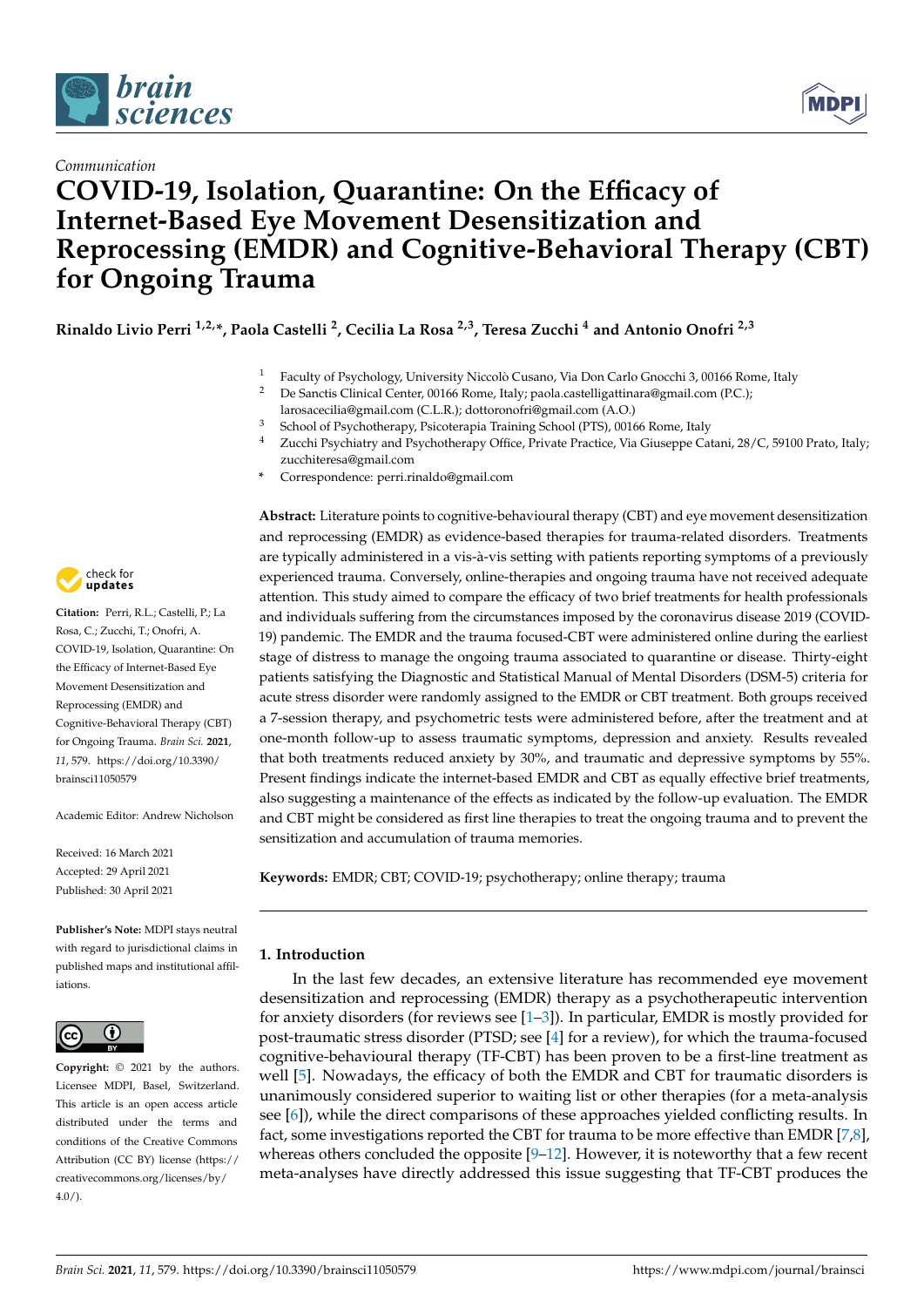strongest evidence for recent trauma [\[13\]](#page-6-7), while CBT and EMDR are equally efficacious for PTSD [\[14,](#page-6-8)[15\]](#page-6-9) and complex PTSD symptoms in the adult population [\[16\]](#page-6-10).

Nevertheless, research has almost entirely focused on treatments of established PTSD, while early psychological interventions for the recent trauma have mostly been neglected [\[17,](#page-6-11)[18\]](#page-6-12). Likewise, only a few investigations focused on ongoing trauma, and mostly in the childhood population [\[19–](#page-6-13)[22\]](#page-6-14) or refugees [\[23,](#page-6-15)[24\]](#page-6-16). The question of if and when to intervene during a traumatic experience is crucial for mental health professionals as it has been documented that among individuals exposed to trauma one third remain symptomatic for 3 or more years with greater risk for secondary complications [\[25\]](#page-6-17). However, it also needs to be recognized that ongoing trauma could sometimes hinder patients' access to care making the psychotherapeutic intervention even more problematic. In such situations, internet-based therapies might reflect the only way to treat trauma-exposed patients: this was the case of the strict Italian lockdown during the initial and more dramatic phase of the coronavirus disease 2019 (COVID-19) pandemic. As for the online modality, it is worth noting that an extensive meta-analysis revealed that its effectiveness is quite similar to traditional face-to-face psychological interventions [\[26\]](#page-6-18).

The present study aimed to compare the efficacy of two early psychotherapeutic interventions for Italian health professionals and individuals suffering from the circumstances imposed by COVID-19 pandemic. To this goal, the EMDR and the TF-CBT were provided online to manage the ongoing trauma associated with quarantine, isolation or work in COVID-19 hospital wards. The decision to provide remote therapeutic support stemmed from the prohibition of physical contact, such as from the need to offer support as early as possible to reduce acute distress and prevent the sensitization and accumulation of trauma memories. In particular, patients requiring psychological support were invited to a first clinical interview, screened for traumatic, anxiety and depression symptoms, and only those who satisfied DSM-5 criteria for acute stress disorder (ASD) were randomly assigned to EMDR or TF-CBT group. Both groups received a 7-session therapy for a total duration of about 3 weeks (2 sessions per week). Follow-up measures were collected to assess the maintenance of the effects after the treatment, and both treatments were based on established protocols (see Methods section) to provide mental health professionals with practical guidance to stabilize trauma-risk patients.

Since, to the best of our knowledge, no studies are available on the comparison of these two treatments for ongoing trauma, we rely on the meta-analysis of Lewis and colleagues [\[14\]](#page-6-8) on the established trauma to predict an equal efficacy of the two approaches on the observed measures. In particular, we expected a significant and stable reduction of traumatic, anxiety and depressive symptoms in both EMDR and TF-CBT groups

## **2. Materials and Methods**

## *2.1. Participants*

Forty two subjects requiring psychological support to manage the ongoing trauma associated with quarantine, isolation or work in COVID-19 hospital wards took part in the study. They were recruited from physician referrals, advertisements on internet and media, and from the extensive network of health and psychological associations collaborating with the promoter organizations. After the first session and clinical assessment, patients were considered eligible for the study (and admitted to the second session) if they met the following criteria: (I) aged between 18 and 65 years; (II) able to satisfy DSM-5 criteria for acute stress disorder; (III) not involved in psychopharmacological or psychological therapy outside the present study; (IV) absence of substance addiction, psychotic disorders, severe depression with suicidal proposal. After initial screening 4 subjects were excluded from the study and the remaining 38 patients were randomly assigned to EMDR (*n* = 19, 5 males, age =  $48.3 \pm 13.6$ ) and TF-CBT protocol ( $n = 19$ , 6 males, age =  $52.4 \pm 10.6$ ). The study was conducted in accordance with the ethical standards of the 1964 Declaration of Helsinki and received the EMDR Europe Ethical Approval. All patients provided informed consent when participating in the study.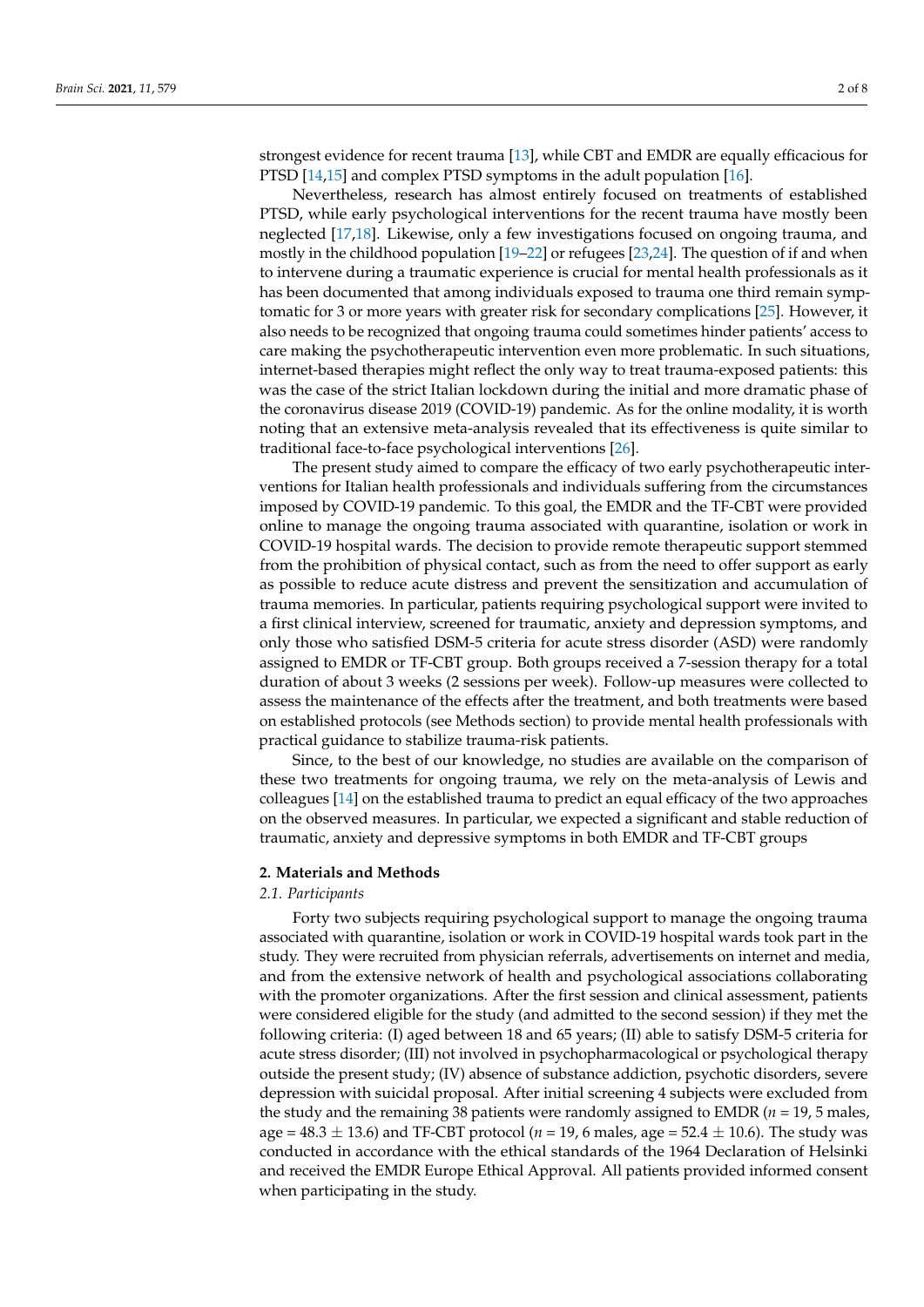Patients were randomly assigned to EMDR Recent Traumatic Episode Protocol (R-TEP [\[18\]](#page-6-12)) or TF-CBT group and invited to the first online session on the Skype platform: they were informed in detail about procedures and asked to give informed consent that was video recorded. After that, patients received a link to a reserved web page for tests compilation: results were transmitted to the first author of the study who was responsible for scoring, data storage and privacy protection.

Therapies were dispensed online by 14 experienced psychotherapists (more than 10 years of certified clinical practice): 8 for the EMDR group and 6 for the TF-CBT group. All therapists were constantly supervised by author A.O. Both groups received a 7-sessions therapy: 2 sessions per week for a total duration of about 3 weeks (see Table [1](#page-2-0) for the detailed description of each session in the two treatments). After the last session and at one month follow-up patients were asked to re-compile the same tests administered during the assessment stage (see the Measures and analyses for details).

<span id="page-2-0"></span>**Table 1.** Eye movement desensitization and reprocessing (EMDR) and trauma-focused cognitive-behavioural therapy (TF-CBT) protocols: activities planned in each of the 7 sessions.

| <b>Session</b> | <b>EMDR</b>                                                                                                                                                                        | <b>TF-CBT</b>                                                                                                                                                                                                                                                                                                                                        |  |  |
|----------------|------------------------------------------------------------------------------------------------------------------------------------------------------------------------------------|------------------------------------------------------------------------------------------------------------------------------------------------------------------------------------------------------------------------------------------------------------------------------------------------------------------------------------------------------|--|--|
| 1              | General anamnesis; presentation of the intervention;<br>instructions and invitation to fill in the online assessment                                                               | General anamnesis; presentation of the intervention;<br>instructions and invitation to fill in the online assessment                                                                                                                                                                                                                                 |  |  |
| $\overline{2}$ | Trauma psychoeducation; sleep quality and eating<br>monitoring; "four elements" and "safe place" exercise;<br>homework: to practice the exercise 2-3 times a day                   | Trauma psychoeducation; sleep quality and eating<br>monitoring; "four elements" and "safe place" exercise;<br>breathing retraining and grounding; homework: to<br>practice the exercise 2-3 times a day                                                                                                                                              |  |  |
| 3              | Stabilization exercises. Training on the relational and<br>mastery skills                                                                                                          | Stabilization exercises. Jacobson's Progressive muscle<br>relaxation; homework: practice relaxation, grounding and<br>breathing retraining every day                                                                                                                                                                                                 |  |  |
| 4              | Recent events protocol; Exposure with self-tapping.<br>Identifying and desensitizing first Points of Disturbance<br>(PoD) with Bilateral Stimulation (Tapping or<br>Butterfly Hug) | Traumatic events/situations: prolonged verbal exposure<br>and cognitive restructuring; identifying the most<br>disturbing avoidance behaviour to deal with in vivo<br>exposure; brief mindfulness training; homework: listening<br>the recorded session, practice the relaxation, breathing<br>retraining or safe place exercise after each exposure |  |  |
| 5              | PoDs identification and desensitization with Bilateral<br>Stimulation (part 1)                                                                                                     |                                                                                                                                                                                                                                                                                                                                                      |  |  |
| 6              | PoDs identification and desensitization with Bilateral<br>Stimulation (part 2)                                                                                                     |                                                                                                                                                                                                                                                                                                                                                      |  |  |
| 7              | Review and closure                                                                                                                                                                 | Review and closure                                                                                                                                                                                                                                                                                                                                   |  |  |

#### *2.3. Measures and Analyses*

The following self-rated tests were administered three times (pre-treatment, posttreatment and at 1 month follow-up) to measure the main dependent variables of the study:

*PTSD checklist for DSM-V* (PCL-5 [\[27\]](#page-6-19)): this 20-item measure assesses the DSM-5 symptoms of PTSD. Participants rated each item on a five-point Likert scale, from "Not at all" (0) to "Extremely" (4). Total score ranges from 0 to 80 with higher scores reflecting greater severity of traumatic symptoms. High internal consistency (Cronbach's  $\alpha$  = 0.92) was demonstrated for the present sample.

*State Trait Anxiety Inventory* (STAI-Y1 [\[28\]](#page-6-20)): this 20-item inventory measures the state anxiety. Participants rated each item using a four-point Likert scale, from "Not at all" (1) to "Very much so" (4). Total score ranges from 20 to 80 with higher scores indicating greater state anxiety. High internal consistency (Cronbach's  $\alpha$  = 0.87) was demonstrated for the present sample.

*Beck Depression Inventory-II* (BDI-II [\[29\]](#page-6-21)): 21-item self-report measure of depression. Each item is rated on a 4-point Likert-type scale ranging from 0 to 3, with higher scores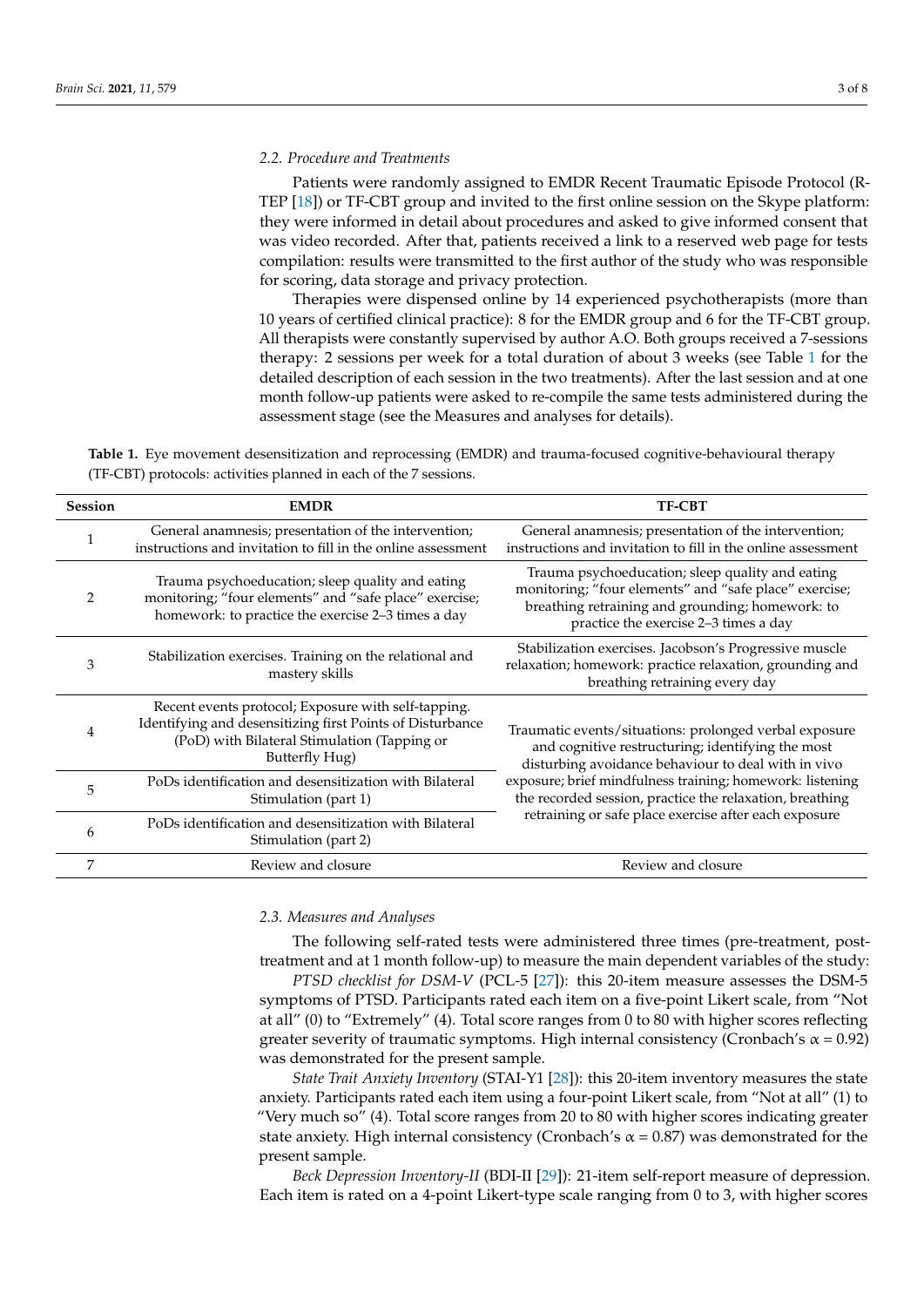*Beck Depression Inventory-II* (BDI-II [29]): 21-item self-report measure of depression.

Scores of the above reported tests were submitted to  $2 \times 3$  repeated measures analyses of variance (RM-ANOVAs) with therapy (EMDR, TR-CBT) and Time (pre-treatment, post-of variance (RM-ANOVAs) with therapy (EMDR, TR-CBT) and Time (pre-treatment, posttreatment, follow-up) as between- and within-subjects variable respectively. Further, in treatment, follow-up) as between- and within-subjects variable respectively. Further, in order to confirm groups homogeneity at baseline, demographic data and pre-treatment order to confirm groups homogeneity at baseline, demographic data and pre-treatment scores were statistically compared between EMDR and TF-CBT groups (independent scores were statistically compared between EMDR and TF-CBT groups (independent samples t-test). The overall alpha level was fixed at 0.05, and significant results corrected samples t-test). The overall alpha level was fixed at 0.05, and significant results corrected using Bonferroni test for multiple comparisons. Effect size was measured with the partial using Bonferroni test for multiple comparisons. Effect size was measured with the partial eta squared (η<sup>2</sup>p): according to Cohen [\[30\]](#page-6-22), η<sup>2</sup>p  $\geq$  0.01 was interpreted as a small effect, ≥0.06 as a moderate effect, and ≥0.14 as a large effect. ≥0.06 as a moderate effect, and ≥0.14 as a large effect.

## **3. Results 3. Results**

No age difference emerged between EMDR and TF-CBT (*t* = 0.6, *p* > 0.05); also, the No age difference emerged between EMDR and TF-CBT (*t* = 0.6, *p* > 0.05); also, the pre-treatment scores of the two groups did not differ for the BDI-II (*t* = 0.2, *p* > 0.05), PCL-5 pre-treatment scores of the two groups did not differ for the BDI-II (*t* = 0.2, *p* > 0.05), PCL- $(t = 0.9, p > 0.05)$  and STAI-Y1 ( $t = 0.03, p > 0.05$ ) indicating a condition of demographic and clinical homogeneity between patients of the two treatments. As a further confirmation, the RM-ANOVAs effect of therapy and therapy  $\times$  time interaction did not reach statistical significance (all ps > 0.05), indicating that no treatment was superior to the other, and that the scores of the two groups were similar at all time points for all psychological tests.<br>  $Q_{\text{tot}}(t) = Q_{\text{tot}}(t)$ On the contrary, RM-ANOVAs yielded a significant main effect of time for the PCL-5 The contrary, RM-ANOVAS yielded a significant main effect of time for the PCL-3<br>(F<sub>2,72</sub> = 57.12, *p* < 0.0001,  $\eta^2 p$  = 0.61), STAI Y-1 (F<sub>2,72</sub> = 41.75, *p* < 0.0001,  $\eta^2 p$  = 0.53) and  $(12/2 = 37.12, p \le 0.0001, \eta^2$   $p = 0.01$ ,  $\frac{1}{2}$   $\eta = 0.58$ ). Post-hoc comparisons are reported in Figure [1](#page-3-0) showing the scores of both groups for the three tests in the different time points: 1 showing the scores of both groups for the three tests in the different time points: the graph reveals similar values of EMDR and TF-CBT for all the considered measures, and a significant score decrease from pre- to post-treatment, and from pre-treatment to follow-up for both groups (all Bonferroni-corrected ps  $< 0.0001$ ). A summary of all the reported values is reported in Table [2.](#page-4-0)

<span id="page-3-0"></span>

**Figure 1.** Mean scores of the Beck Depression Inventory-II (BDI-II, **left**), post-traumatic stress disorder checklist for DSM-V (PCL-5, **middle**) and State Trait Anxiety Inventory (STAI-Y1, **right**) tests in the three time points for the EMDR (blue) and TF-CBT (red) groups. Vertical bars denote standard error of the means. \*\*\* *p* < 0.0001.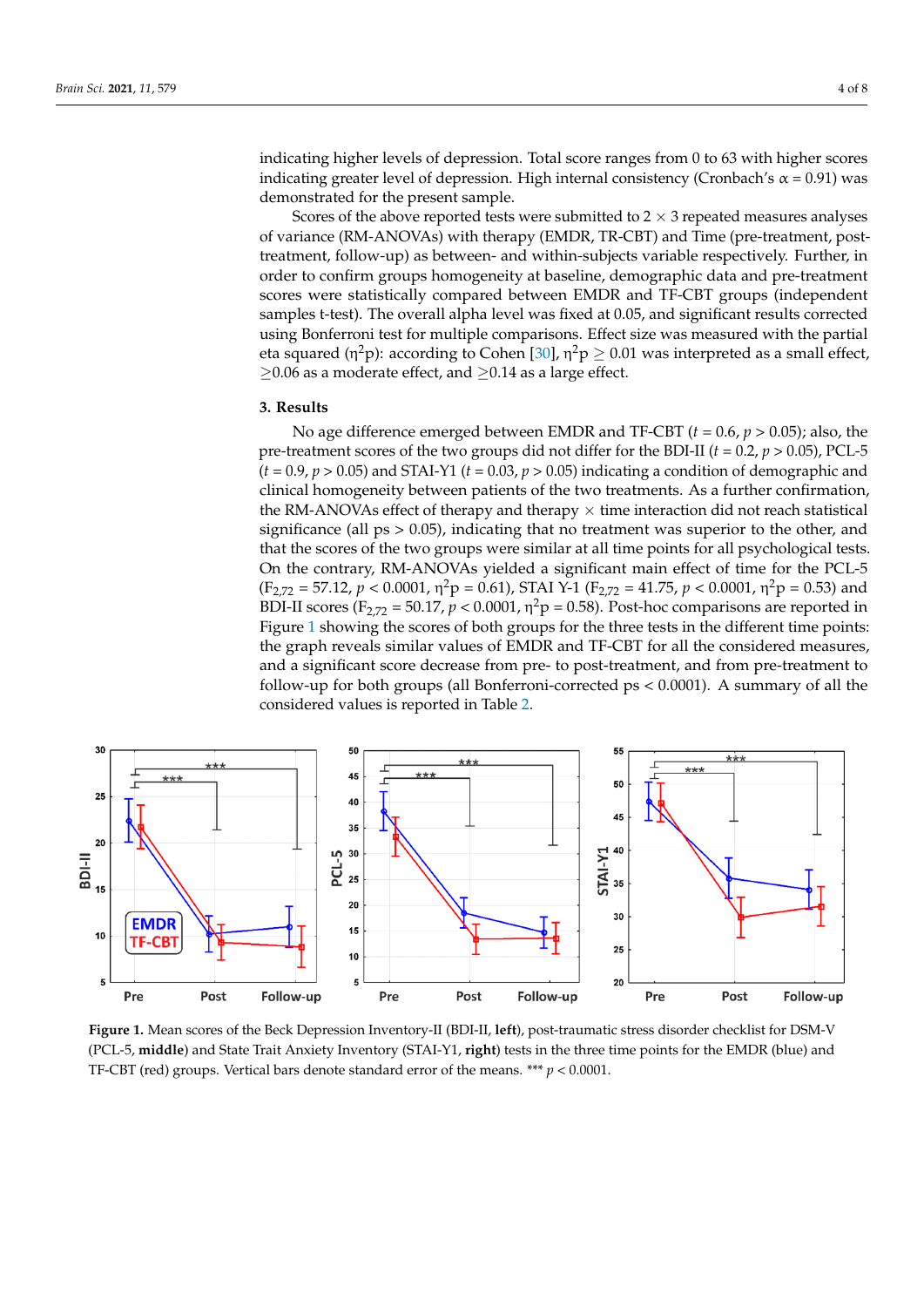|         |             | <b>EMDR</b> |             |            | <b>TF-CBT</b> |            |
|---------|-------------|-------------|-------------|------------|---------------|------------|
|         | Pre         | Post        | Follow-Up   | Pre        | Post          | Follow-Up  |
| BDI-II  | 22.4(10.5)  | 10.2(6.4)   | 11(9.3)     | 21.7(9.6)  | 9.3(9.9)      | 8.8(10.1)  |
| PCL-5   | 38.2(16.7)  | 18.5(12.3)  | 14.7(13.7)  | 33.3(16.2) | 13.4 (12.9)   | 13.6(12.5) |
| STAY-Y1 | 47.4 (13.1) | 35.8(14.5)  | 34.1 (14.9) | 47.2(12.2) | 29.8 (11.8)   | 31.5(10.6) |

<span id="page-4-0"></span>**Table 2.** Scores of the three psychological tests at pre-treatment, post-treatment and follow-up for the EMDR and TF-CBT groups. Values are mean (SD).

> Although preliminary *t*-tests ruled out any group-difference at pre-treatment, we decided to carry out further control analyses by performing separate analyses of covariance (ANCOVAs) with the initial score as the covariate, and the post-treatment and follow-up score as the dependent variable. For all the three psychological measures, results did not reveal significant effects of therapy, time and therapy  $\times$  time (all ps  $> 0.05$ ). These data corroborated previous findings indicating that, even when removing any possible variance of pre-treatment, EMDR and TF-CBT yielded to similar scores at post-treatment, and that these remained unchanged at follow-up.

#### **4. Discussion**

The present study aimed at evaluating the efficacy of two brief psychological interventions for people exposed to traumatic-like experiences associated to the Italian first stage of the COVID-19 pandemic. To the best of our knowledge, this is the first investigation where the TF-CBT and the EMDR were randomly administered and compared as ongoing trauma therapies. Moreover, the online modality represents a further element of novelty compared to the previous studies in this field. The main findings revealed that the brief EMDR and TF-CBT were equally efficacious, and both yielded a relevant improvement on the outcome measures. In particular, after the 7-session treatment, state anxiety decreased by about 30% while the traumatic and the depressive symptoms were reduced by about 55%, in line with previous investigations showing that PTSD treatments were also associated with reductions in depressive symptoms (see  $[6]$  for a meta-analysis). These results were confirmed at 1-month follow-up where traumatic symptoms reduced by an additional 11%: even if not statistically significant, these follow-up data are relevant to the treatment target and its stability over time.

Providing early psychological interventions for trauma is crucial to prevent the consolidation of traumatic memories [\[17,](#page-6-11)[18\]](#page-6-12), such as the psychiatric conditions that can develop comorbid with the trauma after an ASD [\[31\]](#page-6-23). However, the lack of solid literature on the ongoing trauma in the adult population left open the question of what intervention to propose: on this point, present results are consistent with the extensive evidence on consolidated trauma and PTSD that documented equal efficacy of EMDR and CBT approaches in the face-to-face setting [\[14\]](#page-6-8). Furthermore, the fact that the current findings come from online-therapies suggests that the two treatments are both convertible to internet mode (see [\[26\]](#page-6-18) for similar conclusions), and therefore recommended for early interventions on the ongoing trauma. Indeed, beyond the pandemic, remote therapy may be needed for several conditions that hinder physical contacts, such as the extreme level of distress associated with leaving home for some patients, earthquakes that make a place unsafe, or the many situations that may limit the clients' access to care (e.g., unavailability of a specialized therapist nearby).

A limitation of the present investigation might consist in the active-active comparison design, that is the absence of a waiting list as in most of the studies in this field [\[15\]](#page-6-9). However, we must consider that traumatic symptoms tend to persist in the absence of treatment [\[6\]](#page-6-2) and therefore the changes at post-treatment are unlikely to be due to the passage of time [\[8\]](#page-6-4). Moreover, the short duration of the two treatments (i.e., 3 weeks) together with the persistence of the COVID-19 circumstances further excludes the alternative hypothesis of spontaneous remission in all patients. In fact, it is noteworthy that the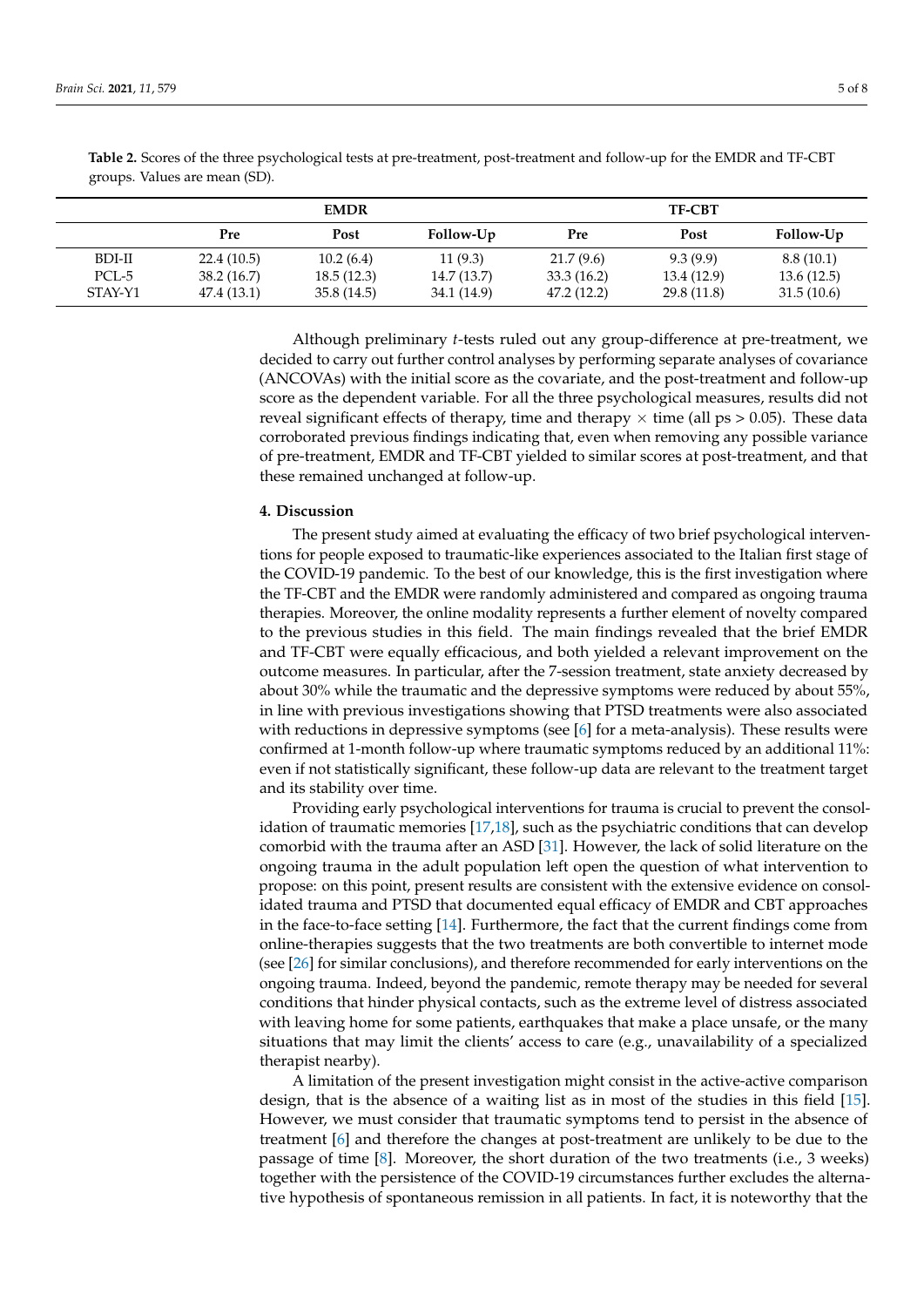subjects of the present study were recruited during the first Italian lockdown (from March to May 2020) that presented some key features: Italy was the only "red" country outside Asia, and the virus scared people more because of its novelty, the absence of diagnostic tools and therapies, and therefore the impressive mortality among the newly affected. All these conditions allowed the traumatic conditions to remain ongoing, even at the end and after treatment. As for the follow-up, we recognize that the 1-month assessment may limit monitoring of medium- and long-term outcomes, thus future studies should also consider multiple or delayed evaluations.

The possibility to provide these therapies online could indirectly contribute to the debate on the mechanisms underlying EMDR therapy. Despite the increasing number of studies published in recent years about the utility of the eye movements and bilateral stimulation in the EMDR practice [\[32,](#page-7-0)[33\]](#page-7-1) it is not possible to establish firm conclusions. As these patients have self-administered the hand-tapping, this raises questions about the rationale of guided ocular movements that some empirical investigations considered unnecessary (see [\[15](#page-6-9)[,34\]](#page-7-2) for me-ta-analyses). Nevertheless, we must consider that the specific point about usefulness of bilateral stimulation in EMDR remain controversial (see [\[35\]](#page-7-3) for a review) and that recent prominent studies have suggested new hypothesis about underlying neuro-physiological mechanisms [\[36](#page-7-4)[,37\]](#page-7-5): this topic is, however, outside the scope of the present study and probably deserves a comparison with a no-stimulation condition to be tested.

In conclusion, we might suggest that internet-based EMDR and TF-CBT were equally effective for ongoing trauma and related symptoms as they both adopted exposure procedures whose rationale is well-known for trauma-therapy [\[38\]](#page-7-6). Furthermore, as the two treatments were based on specific protocols (see Methods), the present findings are open to the possibility of adopting these brief online-therapies as a first line treatment for traumatic conditions that require remote and early interventions, in line with recommendations for established PTSD and face-to-face settings [\[14\]](#page-6-8). Future studies are needed to directly test the preventive capacity of these interventions with respect to long-term consolidation of traumatic memories and associated psychiatric disorders in order to provide mental health professionals with evidence-based guidelines for managing trauma.

**Author Contributions:** Conceptualization, R.L.P. and A.O.; Methodology, R.L.P.; Formal Analysis, R.L.P.; Investigation, P.C., C.L.R. and T.Z.; Data Curation, R.L.P.; Writing—Original Draft Preparation, R.L.P.; Writing—Review and Editing, P.C., C.L.R., T.Z. and A.O.; Supervision, A.O.; Funding Acquisition, R.L.P. and A.O. All authors have read and agreed to the published version of the manuscript.

**Funding:** This research was funded by EMDR Europe (grant number 2020–01).

**Institutional Review Board Statement:** The study was conducted according to the guidelines of the Declaration of Helsinki, and approved by the Ethics Committee of EMDR Europe (identification code 01/2020).

**Informed Consent Statement:** Informed consent was obtained from all subjects involved in the study.

**Data Availability Statement:** The data presented in this study are available on request from the corresponding author.

**Acknowledgments:** We thank all the psychotherapists who contributed to this research.

**Conflicts of Interest:** The authors declare no conflict of interest.

### **References**

- <span id="page-5-0"></span>1. Cahill, S.P.; Carrigan, M.H.; Frueh, B.C. Does EMDR work? And if so, why?: A critical review of controlled outcome and dismantling research. *J. Anxiety Disord.* **1999**, *13*, 5–33. [\[CrossRef\]](http://doi.org/10.1016/S0887-6185(98)00039-5)
- 2. Valiente-Gómez, A.; Moreno-Alcázar, A.; Treen, D.; Cedrón, C.; Colom, F.; Pérez, V.; Amann, B.L. EMDR beyond PTSD: A Systematic Literature Review. *Front. Psychol.* **2017**, *8*, 1668. [\[CrossRef\]](http://doi.org/10.3389/fpsyg.2017.01668) [\[PubMed\]](http://www.ncbi.nlm.nih.gov/pubmed/29018388)
- <span id="page-5-1"></span>3. Yunitri, N.; Kao, C.-C.; Chu, H.; Voss, J.; Chiu, H.-L.; Liu, D.; Shen, S.-T.H.; Chang, P.-C.; Kang, X.L.; Chou, K.-R. The effectiveness of eye movement desensitization and reprocessing toward anxiety disorder: A meta-analysis of randomized controlled trials. *J. Psychiatr. Res.* **2020**, *123*, 102–113. [\[CrossRef\]](http://doi.org/10.1016/j.jpsychires.2020.01.005) [\[PubMed\]](http://www.ncbi.nlm.nih.gov/pubmed/32058073)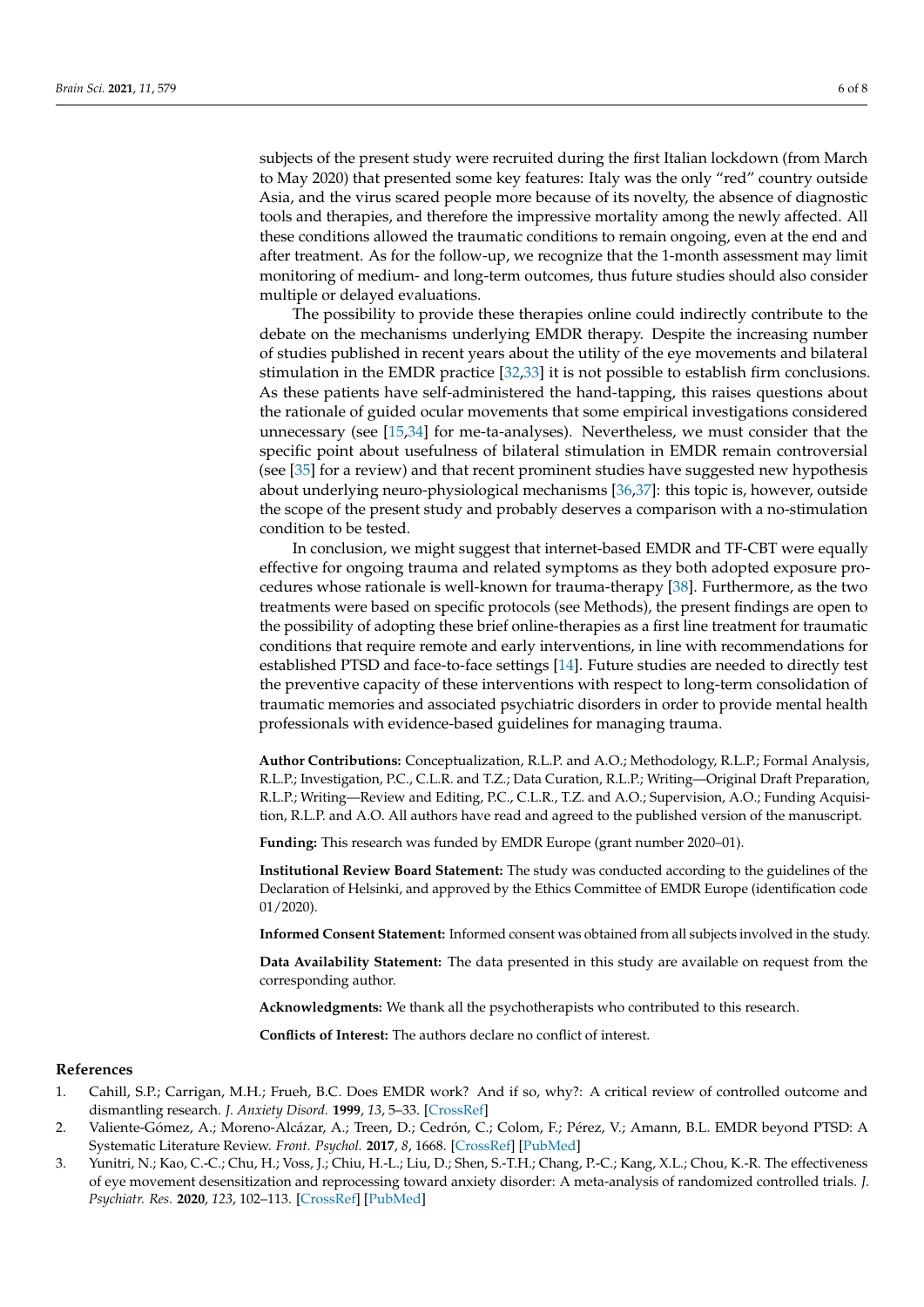- <span id="page-6-0"></span>4. Korn, D.L. EMDR and the treatment of complex PTSD: A review. *J. EMDR Pract. Res.* **2009**, *3*, 264–278. [\[CrossRef\]](http://doi.org/10.1891/1933-3196.3.4.264)
- <span id="page-6-1"></span>5. Foa, E.B.; Keane, T.M.; Friedman, M.J.; Cohen, J.A. *Effective Treatments for PTSD: Guidelines from the International Society for Traumatic Stress Studies*; Guilford Press: New York, NY, USA, 2010.
- <span id="page-6-2"></span>6. Etten, M.V.; Taylor, S. Comparative Efficacy of Treatments for Post-Traumatic Stress Disorder: A Meta-Analysis. *Clin. Psychol. Psychother.* **1998**, *5*, 126–144. [\[CrossRef\]](http://doi.org/10.1002/(SICI)1099-0879(199809)5:3<126::AID-CPP153>3.0.CO;2-H)
- <span id="page-6-3"></span>7. Devilly, G.J.; Spence, S.H. The relative efficacy and treatment distress of EMDR and a cognitive-behavior trauma treatment protocol in the amelioration of posttraumatic stress disorder. *J. Anxiety Disord.* **1999**, *13*, 131–157. [\[CrossRef\]](http://doi.org/10.1016/S0887-6185(98)00044-9)
- <span id="page-6-4"></span>8. Taylor, S.; Thordarson, D.S.; Maxfield, L.; Fedoroff, I.C.; Lovell, K.; Ogrodniczuk, J. Comparative efficacy, speed, and adverse effects of three PTSD treatments: Exposure therapy, EMDR, and relaxation training. *J. Consult. Clin. Psychol.* **2003**, *71*, 330–338. [\[CrossRef\]](http://doi.org/10.1037/0022-006X.71.2.330)
- <span id="page-6-5"></span>9. Ironson, G.; Freund, B.; Strauss, J.L.; Williams, J. Comparison of two treatments for traumatic stress: A community-based study of EMDR and prolonged exposure. *J. Clin. Psychol.* **2002**, *58*, 113–128. [\[CrossRef\]](http://doi.org/10.1002/jclp.1132) [\[PubMed\]](http://www.ncbi.nlm.nih.gov/pubmed/11748600)
- 10. Lee, C.; Gavriel, H.; Drummond, P.; Richards, J.; Greenwald, R. Treatment of PTSD: Stress inoculation training with prolonged exposure compared to EMDR. *J. Clin. Psychol.* **2002**, *58*, 1071–1089. [\[CrossRef\]](http://doi.org/10.1002/jclp.10039)
- 11. Power, K.; McGoldrick, T.; Brown, K.; Buchanan, R.; Sharp, D.; Swanson, V.; Karatzias, A. A controlled comparison of eye movement desensitization and reprocessing versus exposure plus cognitive restructuring versus waiting list in the treatment of post-traumatic stress disorder. *Clin. Psychol. Psychother.* **2002**, *9*, 299–318. [\[CrossRef\]](http://doi.org/10.1002/cpp.341)
- <span id="page-6-6"></span>12. Vaughan, K.; Armstrong, M.S.; Gold, R.; O'Connor, N.; Jenneke, W.; Tarrier, N. A trial of eye movement desensitization compared to image habituation training and applied muscle relaxation in post-traumatic stress disorder. *J. Behav. Ther. Exp. Psychiatry* **1994**, *25*, 283–291. [\[CrossRef\]](http://doi.org/10.1016/0005-7916(94)90036-1)
- <span id="page-6-7"></span>13. Roberts, N.P.; Kitchiner, N.J.; Kenardy, J.; Lewis, C.E.; Bisson, J.I. Early psychological intervention following recent trauma: A systematic review and meta-analysis. *Eur. J. Psychotraumatol.* **2019**, *10*, 1695486. [\[CrossRef\]](http://doi.org/10.1080/20008198.2019.1695486) [\[PubMed\]](http://www.ncbi.nlm.nih.gov/pubmed/31853332)
- <span id="page-6-8"></span>14. Lewis, C.; Roberts, N.P.; Andrew, M.; Starling, E.; Bisson, J.I. Psychological therapies for post-traumatic stress disorder in adults: Systematic review and meta-analysis. *Eur. J. Psychotraumatol.* **2020**, *11*, 1729633. [\[CrossRef\]](http://doi.org/10.1080/20008198.2020.1729633) [\[PubMed\]](http://www.ncbi.nlm.nih.gov/pubmed/32284821)
- <span id="page-6-9"></span>15. Seidler, G.H.; Wagner, F.E. Comparing the efficacy of EMDR and trauma-focused cognitive-behavioral therapy in the treatment of PTSD: A meta-analytic study. *Psychol. Med.* **2006**, *36*, 1515–1522. [\[CrossRef\]](http://doi.org/10.1017/S0033291706007963)
- <span id="page-6-10"></span>16. Karatzias, T.; Murphy, P.; Cloitre, M.; Bisson, J.; Roberts, N.; Shevlin, M.; Hyland, P.; Maercker, A.; Ben-Ezra, M.; Coventry, P. Psychological interventions for ICD-11 complex PTSD symptoms: Systematic review and meta-analysis. *Psychol. Med.* **2019**, *49*, 1761–1775. [\[CrossRef\]](http://doi.org/10.1017/S0033291719000436)
- <span id="page-6-11"></span>17. Shapiro, E. EMDR treatment of recent trauma. *J. EMDR Pract. Res.* **2009**, *3*, 141–151. [\[CrossRef\]](http://doi.org/10.1891/1933-3196.3.3.141)
- <span id="page-6-12"></span>18. Shapiro, E.; Laub, B. Early EMDR Intervention (EEI): A Summary, a Theoretical Model, and the Recent Traumatic Episode Protocol (R-TEP). *J. EMDR Pract. Res.* **2008**, *2*, 79–96. [\[CrossRef\]](http://doi.org/10.1891/1933-3196.2.2.79)
- <span id="page-6-13"></span>19. Murray, L.K.; Cohen, J.A.; Mannarino, A.P. Trauma-focused cognitive behavioral therapy for youth who experience continuous traumatic exposure. *Peace Confl. J. Peace Psychol.* **2013**, *19*, 180. [\[CrossRef\]](http://doi.org/10.1037/a0032533)
- 20. Cohen, J.A.; Mannarino, A.P.; Murray, L.K. Trauma-focused CBT for youth who experience ongoing traumas. *Child Abus. Negl.* **2011**, *35*, 637–646. [\[CrossRef\]](http://doi.org/10.1016/j.chiabu.2011.05.002)
- 21. Cohen, J.A.; Mannarino, A.P.; Kliethermes, M.; Murray, L.A. Trauma-focused CBT for youth with complex trauma. *Child Abus. Negl.* **2012**, *36*, 528–541. [\[CrossRef\]](http://doi.org/10.1016/j.chiabu.2012.03.007)
- <span id="page-6-14"></span>22. Zaghrout-Hodali, M.; Alissa, F.; Dodgson, P.W. Building resilience and dismantling fear: EMDR group protocol with children in an area of ongoing trauma. *J. EMDR Pract. Res.* **2008**, *2*, 106–113. [\[CrossRef\]](http://doi.org/10.1891/1933-3196.2.2.106)
- <span id="page-6-15"></span>23. Acarturk, C.; Konuk, E.; Cetinkaya, M.; Senay, I.; Sijbrandij, M.; Gulen, B.; Cuijpers, P. The efficacy of eye movement desensitization and reprocessing for post-traumatic stress disorder and depression among Syrian refugees: Results of a randomized controlled trial. *Psychol. Med.* **2016**, *46*, 2583–2593. [\[CrossRef\]](http://doi.org/10.1017/S0033291716001070)
- <span id="page-6-16"></span>24. Lehnung, M.; Shapiro, E.; Schreiber, M.; Hofmann, A. Evaluating the EMDR Group traumatic episode protocol with refugees: A field study. *J. EMDR Pract. Res.* **2017**, *11*, 129–138. [\[CrossRef\]](http://doi.org/10.1891/1933-3196.11.3.129)
- <span id="page-6-17"></span>25. National Collaborating Centre for Mental Health (UK). *Post-Traumatic Stress Disorder: The Management of PTSD in Adults and Children in Primary and Secondary Care*; National Institute for Health and Clinical Excellence: Guidance; Gaskell: Leicester, UK, 2005; ISBN 978-1-904671-25-1.
- <span id="page-6-18"></span>26. Barak, A.; Hen, L.; Boniel-Nissim, M.; Shapira, N. A comprehensive review and a meta-analysis of the effectiveness of internetbased psychotherapeutic interventions. *J. Technol. Hum. Serv.* **2008**, *26*, 109–160. [\[CrossRef\]](http://doi.org/10.1080/15228830802094429)
- <span id="page-6-19"></span>27. Blevins, C.A.; Weathers, F.W.; Davis, M.T.; Witte, T.K.; Domino, J.L. The Posttraumatic Stress Disorder Checklist for DSM-5 (PCL-5): Development and Initial Psychometric Evaluation. *J. Trauma. Stress* **2015**, *28*, 489–498. [\[CrossRef\]](http://doi.org/10.1002/jts.22059)
- <span id="page-6-20"></span>28. Spielberger, C.D. *Manual for the State-Trait Anxiety Inventory STAI (Form Y) ("Self-Evaluation Questionnaire")*; Consulting Psychologists Press: Palo Alto, CA, USA, 1983.
- <span id="page-6-21"></span>29. Beck, A.T.; Steer, R.A.; Brown, G.K. *Manual for the Beck Depression Inventory-II*; Psychological Corporation: San Antonio, TX, USA, 1996.
- <span id="page-6-22"></span>30. Cohen, J. *Statistical Power Analysis for the Behavioral Sciences*, 2nd ed.; Routledge: London, UK, 1988. [\[CrossRef\]](http://doi.org/10.4324/9780203771587)
- <span id="page-6-23"></span>31. Bryant, R.A.; Creamer, M.; O'Donnell, M.; Silove, D.; McFarlane, A.C. The capacity of acute stress disorder to predict posttraumatic psychiatric disorders. *J. Psychiatr. Res.* **2012**, *46*, 168–173. [\[CrossRef\]](http://doi.org/10.1016/j.jpsychires.2011.10.007)